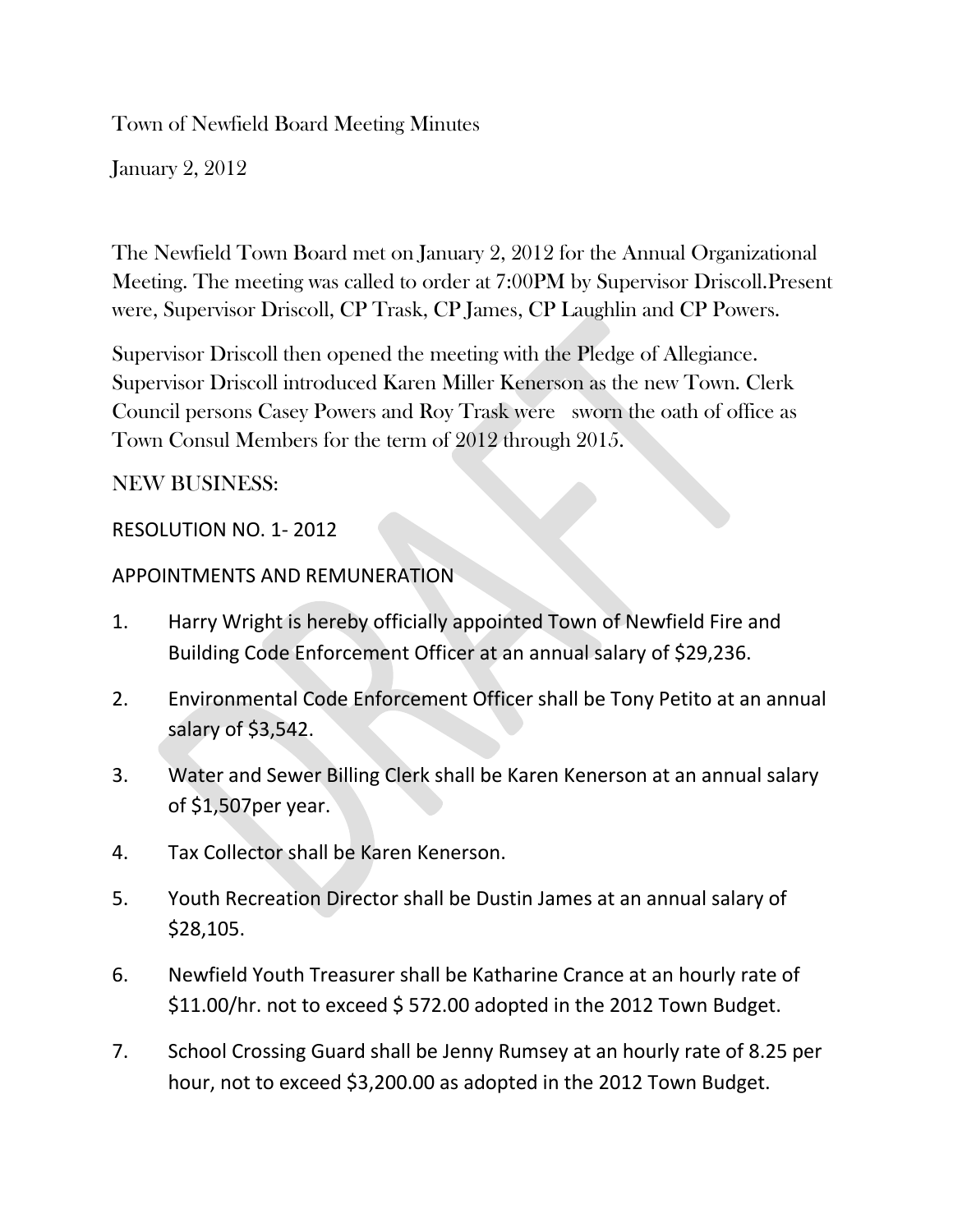8. Water/Sewer Supervisor shall be Rob Brewer at the hourly rate of \$23.24.

### OTHER REMUNERATION

- 1. Justice Payne's Court Clerk shall be paid a salary not to exceed \$7,500 as adopted in the 2012 Town budget. The hourly rate shall be set at the Town's next Regular Board Meeting.
- 2. Justice Dresser's Court Clerk shall be paid a salary not to exceed \$7,500 as adopted in the 2012 Town budget. The hourly rate shall be set at the Town's next Regular Board Meeting.
- 3. The Deputy Town Clerk shall be paid a salary not to exceed \$14,400 as adopted in the 2012 Town budget. The hourly rate shall be set at the Town's next Regular Board Meeting.
- 4. The Supervisor's Bookkeeper/Assistant shall be paid \$18.00 per hour not to exceed \$18,720 per year as adopted in the 2012 Town budget.

Motion was made by CP Trask to accept the appointments and remuneration, and was supported by CP Laughlin.

AYES NAYS CP Trask CP James CP Laughlin CP Powers Supervisor Driscoll Motion Carried

### **RESOLUTION NO. 2 - 2012 OTHER AUTHORIZATIONS**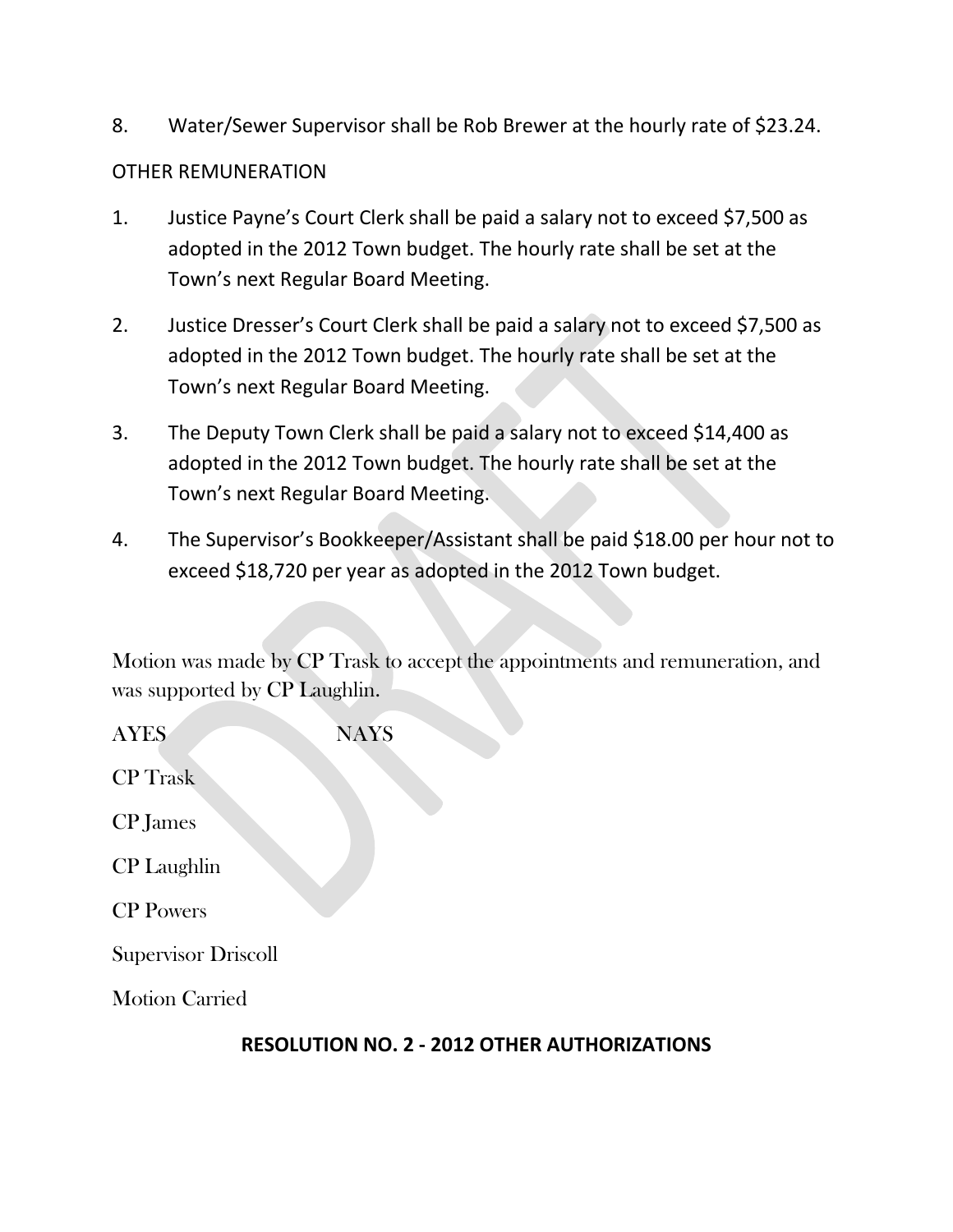- A. Official meeting dates for the Town Board Meetings are the second Thursday of each month at 7:00 pm corresponding the following dates: Jan. 12, Feb. 9, March 8, April 12, May 10, June 14, July 12, Aug. 9, Sept. 13, Oct. 11, Nov. 8, and Dec. 13. The Organizational Meeting will take place on the first Monday after the New Year. Work Sessions will be held monthly on the fourth Thursday at 7:00pm.
- B. Town officials will be reimbursed for use of personal vehicles to conduct Town business at the rate of \$.55 per mile.
- C. Highway Department workers and the Deputy Highway Superintendent shall be paid weekly. Elected officials and all other Town employees shall be paid monthly on the first day of each month. The Town reserves the right in 2012 to change the payroll cycle from weekly and monthly to biweekly.
- D. The Highway Department is authorized to perform in-kind services for the Newfield School District but for the fuel costs which shall be reimbursed by the District to the Town.
- E. The Town shall pay monthly time sensitive recurring expenses such as utility bills prior to the regular monthly Board Meeting such payments to be included in the Monthly Abstract presented to the Town Board for its Audit.
- F. Highway Superintendent shall purchase salt, gas, diesel fuel and tires on State or County bid basis.
- G. The Bookkeeper is charged with the management of employee benefits and notice of these as required by contract and appropriate to the employees.
- H. Alan Chaffee shall be the Town Historian.

Motion was made by CP James to approve the other

Authorizations and supported by CP Powers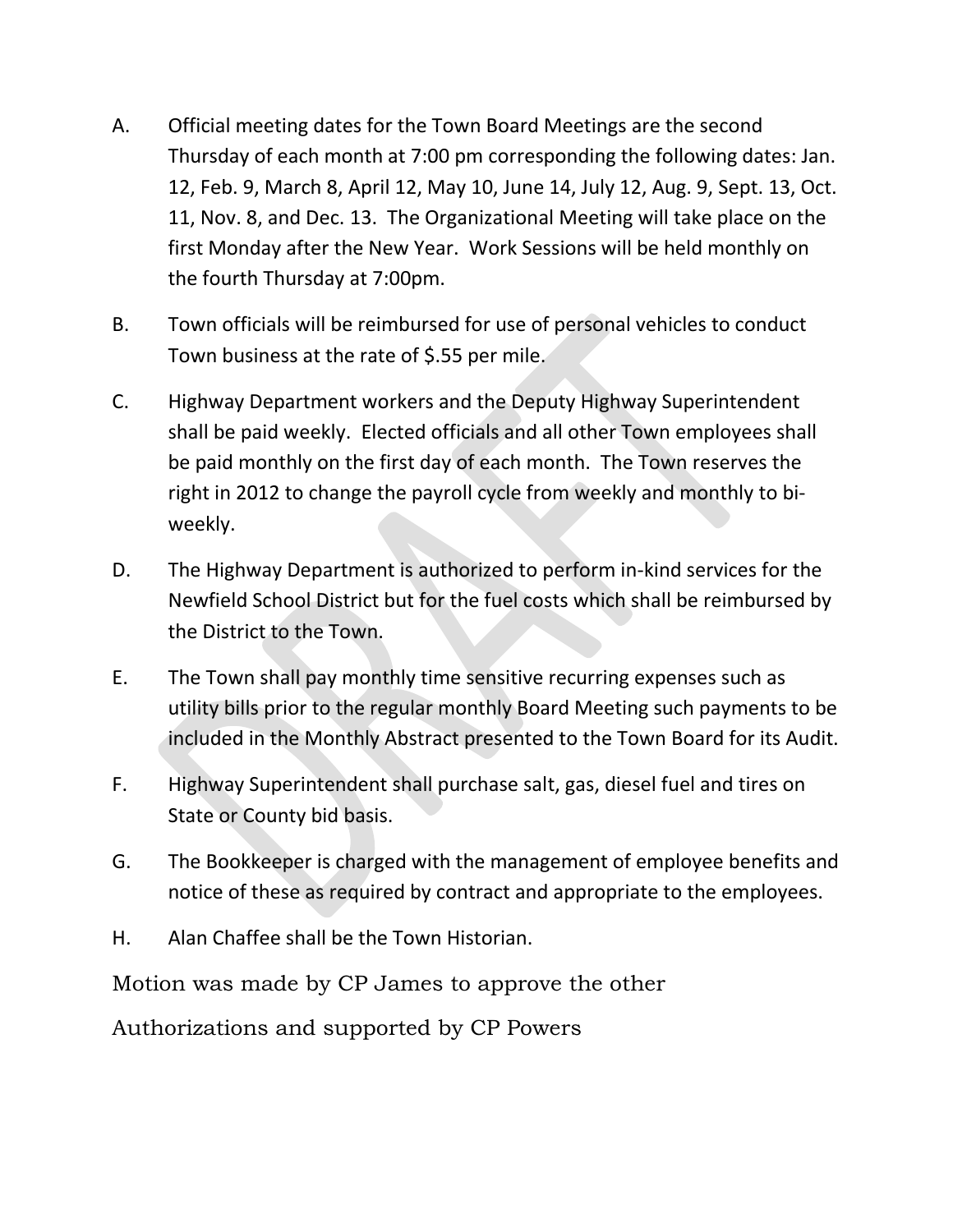AYES NAYS CP Trask CP James CP Laughlin CP Powes Supervisor Driscoll

Motion Carried

# RESOLUTION NO. 3 - 2010

RESOLVED, that Tioga State Bank, a New York bank (the "Bank"), be and hereby is designated a depository of the Town of Newfield (the "Depositor"); and be it further

RESOLVED, that, acting alone, either of the following persons (individually an "Authorized Party"):

|    | <b>Name</b>                | Title                    |
|----|----------------------------|--------------------------|
| 1. | <b>Richard G. Driscoll</b> | Supervisor               |
|    | Joanne James               | <b>Deputy Supervisor</b> |

be and is hereby authorized, directed and empowered, in the name and on behalf of the Depositor to represent and act in the legal financial interests of the Depositor as outlined by the Bank in the Deposit Account Certificate of Authorization.

Motion was made by CP Laughlin to approve Resolution NO. 3 and was supported by CP Trask.

AYES NAYS

CP Trask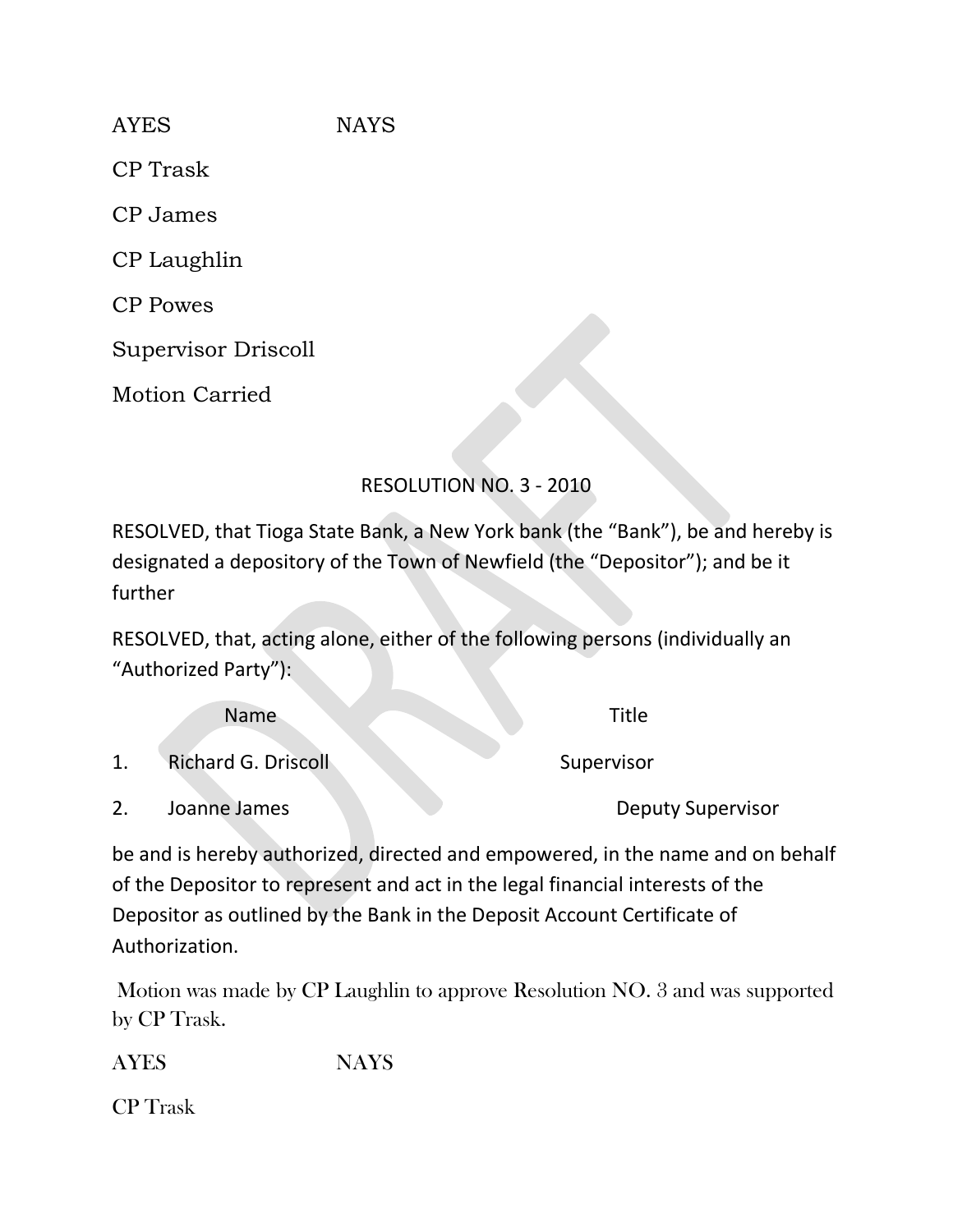CP James

CP Laughlin

CP Powers

Supervisor Driscoll

Motion Carried

## **RESOLUTION NO. 4 – 2012**

**RESOLVED** that Katherine Crance shall be appointed Temporary Assistant Deputy Clerk from the Tuesday January 3, 2012 to February 24, 2012 shall be paid a salary not to exceed \$3,600 as adopted in the 2012 Town budget. The hourly rate shall be set at the Town's next Regular Board Meeting.

Motion was made by CP James to approve Katharine Crance as Temporary Deputy Clerk, and supported by CP Powers

AYES NAYS CP Trask CP James CP Laughlin CP Powers Supervisor Driscoll Motion Carried

### RESOLUTION NO. 5 – 2012

Whereas the Members of the Town Board wish to adopt, by Resolution, Protocols for the clear and efficient conduct of Town business at all Town Board meetings,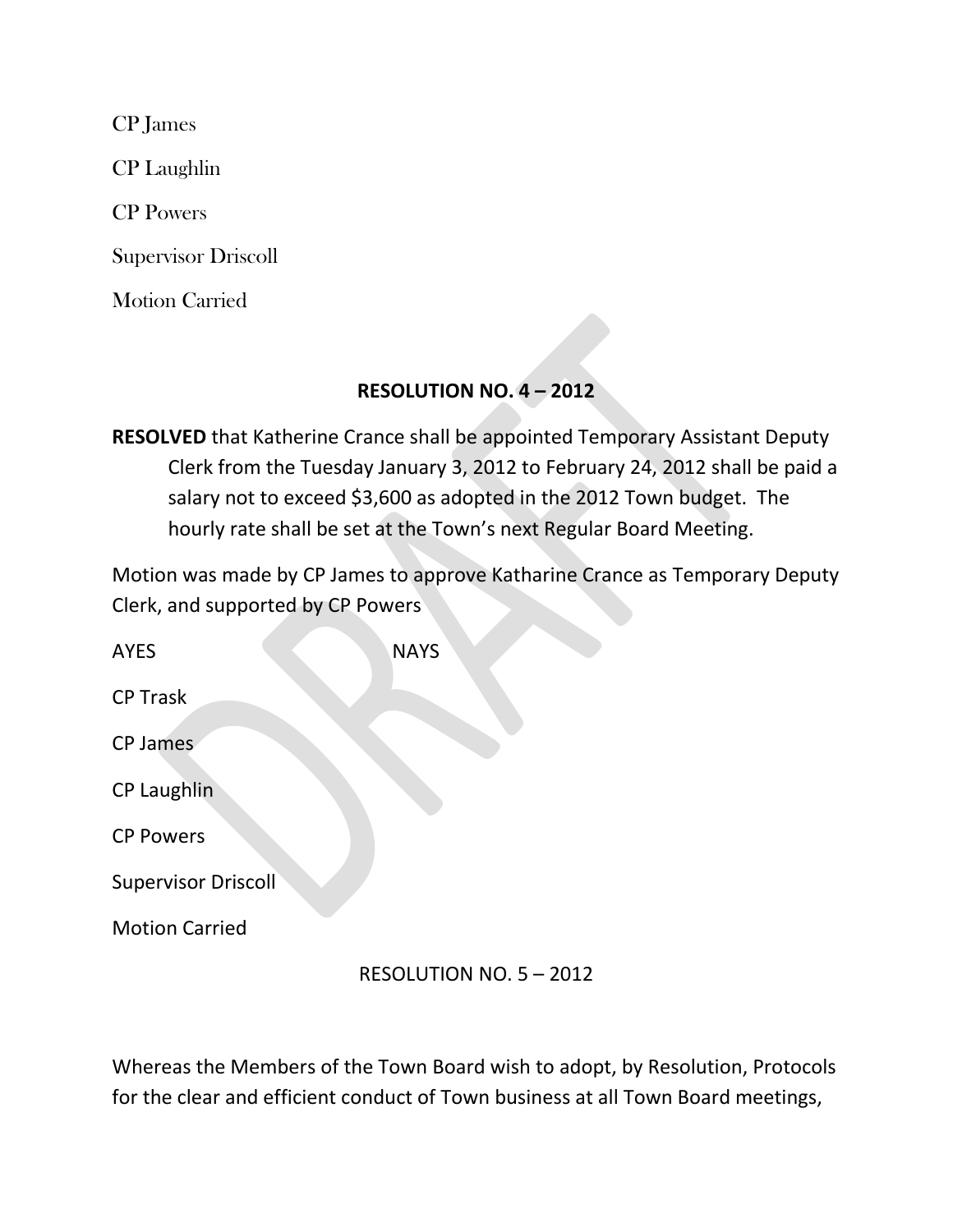Now therefore be it resolved that the Members agree that

1. Courtesy by and between Members is required at all times.

2. Discussion of other Members' motives is never allowed.

3. Members agree not to speak a second time on a matter before the Board until other Members who wish to do so have spoken once and Members agree not to engage in sidebar conversation with one another.

4. Members agree that enforcement of these protocols shall be permitted by the presiding officer.

Motion was made by CP Powers to adopt Resolution NO .5 and supported by CP James

| <b>AYES</b>                | <b>NAYS</b> |
|----------------------------|-------------|
| <b>CP Trask</b>            |             |
| CP James                   |             |
| <b>CP Laughlin</b>         |             |
| <b>CP Powers</b>           |             |
| <b>Supervisor Driscoll</b> |             |
| <b>Motion Carried.</b>     |             |

### Council Person Messages

CP Trask spoke first; he introduced himself and his experience last year as a Board Member. He hopes for 2012 is to see a room full of people and that the Town Board will do it's best to offer as much information to the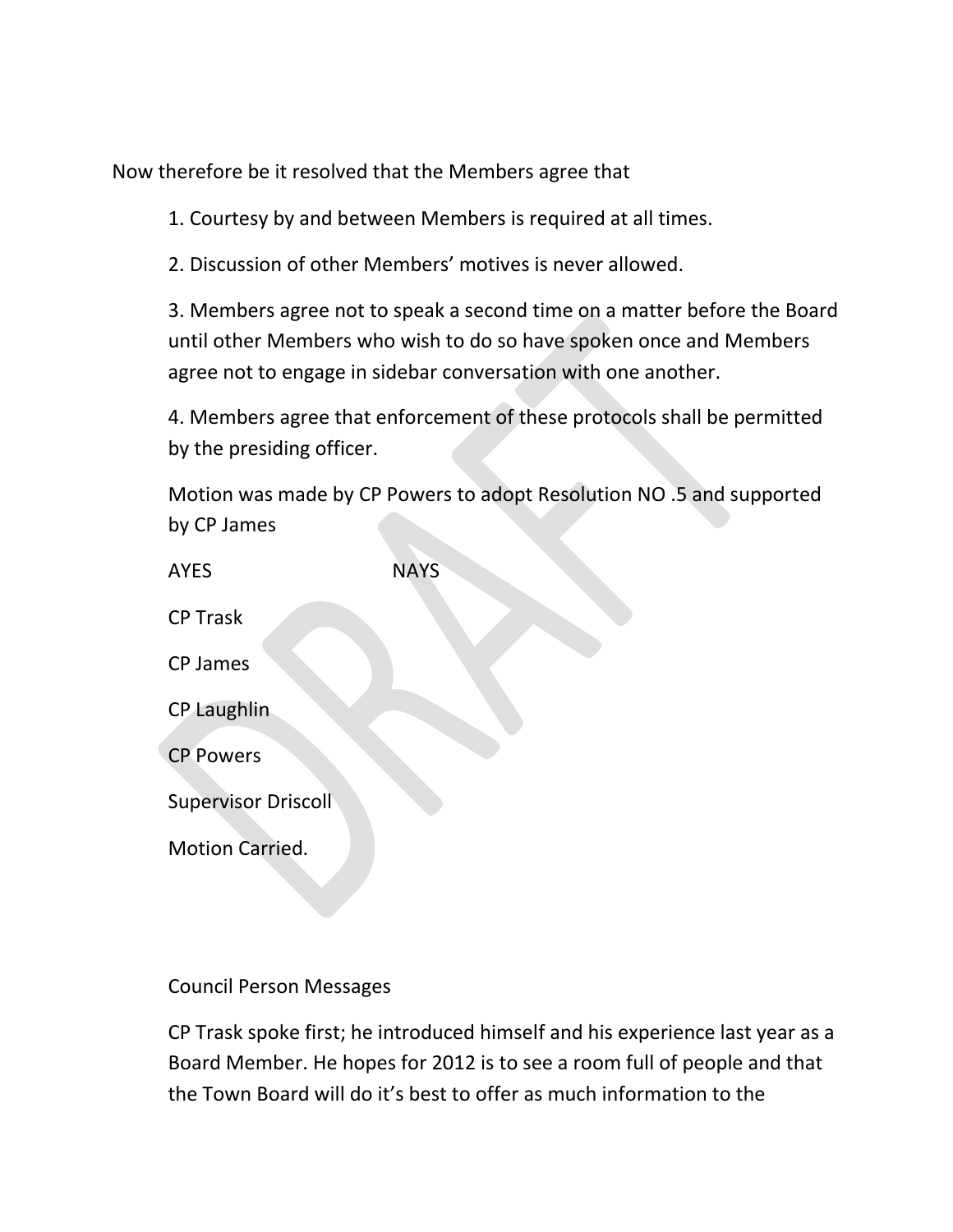residents. He would like to see the budget process begin sooner in the year and that there be more community input on what they want to save and what they can do without in the next year's budget. His statement to the public is that you need to be willing to balance your wants and needs and be willing to pay more taxes for those wants (services), or do you want to keep your taxes low or below the tax cap. The Board needs to look closely as to what the people really want. And if they want more services, and pay higher taxes, so be it. He is proposing the Board go to various clubs and organizations and solicit input. He stressed again the need for more residents to attend the Town Board Meetings. He looks forward to the town finances getting smoothed out and figured out, and hopefully next year the budget process will begin earlier and a be a smoother process.

CP James spoke next; she is looking forward to a collaborative relationship this year with the Board and the Community. We have a lot of big issues facing us: budget concerns, fracking issues, she hopes the Comprehensive Plan will be brought before the Board this coming year. One of her other goals she would like to see is to have more community building; in ways that may not be costly, but would bring together a sense of services and function that we could start in Newfield. She has hopes that maybe the Mill Street Park could be a center for music on Saturday evenings in the summer. She also mentioned they had been talking over the last year of perhaps starting a farmers market. These are things that do not have a lot of costs, but would be nice for the community.

CP Laughlin, welcomed CP Powers. She mentioned how grueling last year's budget process was and how everyone is still hurting from it. She feels people are stretched to their limits financially and are struggling. It is not going to get any easier. She feels the five Board Members are going to be able to work together. They have relationships outside of the Town Hall Meetings. She sees positives coming out of this, it will be hard, but it will work out.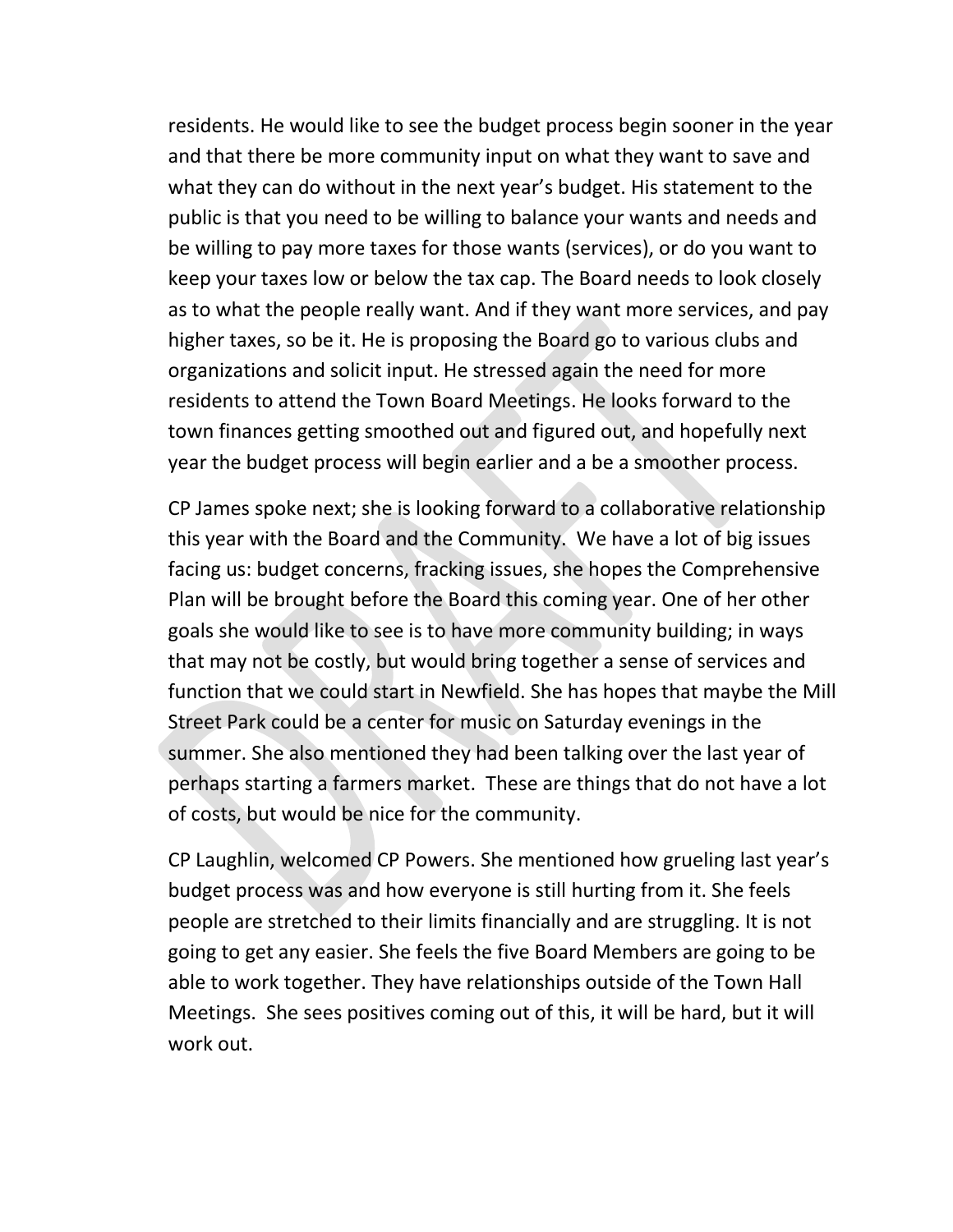CP Powers read letters from a second grade class at Newfield Elementary School, about what they liked about Newfield, and what they would like to see changed. She wanted the Board and the audience to remember that this is the children's home; they don't commute to Ithaca everyday…this is their community and they love it here. She thinks it would be nice if we asked ourselves what we liked about Newfield, and what we would like to see. She urged everyone to let the Board Members know.

Supervisor Driscoll spoke on how we can improve the way the Town Board works. He stated that the key word was participation, in every way, and better, clearer lines of communication. In talking with the Board Members he has asked them to participate with him with the governance and administration with the Town in such a way as to improve how is we operate. Each Board Member will act as a liaison to the departments of the Town. What each liaison will do is to act as a communicator to the departments and come back to the Board with information. CP Trask will be the liaison to the Highway and Water/Sewer Departments, CP Laughlin; Town Clerk's, Justice Courts and the Supervisors Offices, CP Powers, the Recreation Department. CP James will Chair the budget committee and she will also be working with the Town's new bookkeeper, Nadine Bennett.

He mentioned the rocky budget experience from last year. He plans on beginning the 2013 budget process in July.

He would like to propose to the Board for 2012 will be the continuing work to protect our assets, in the advent of industrial well drilling in the town. We already passed a construction law and have a signed contract with Delta Engineering. And this year will be ready to consider a road preservation law, based on the study and research by Delta Engineering. With heavy industrial activity comes a great deal of noise, and the largest of which comes from compression stations. He has hopes adopt a noise ordinance that will contain and require compression stations abate the noise pollution. He also mentioned that the Comprehensive Plan will be